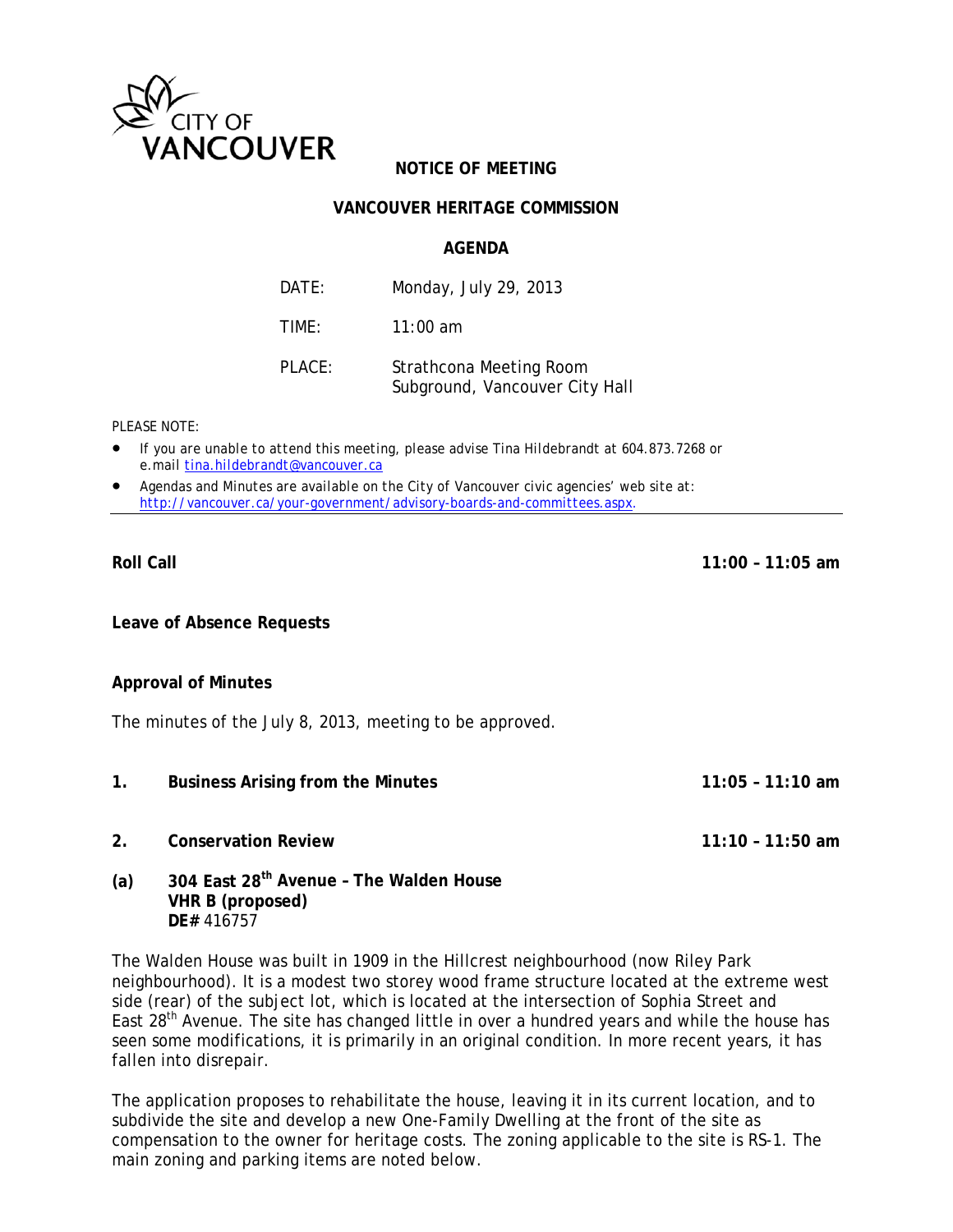### **Site Area: 4,884 sq. ft. (total)**

| Item                  | Existing           | Permitted or Required    | Proposed           |
|-----------------------|--------------------|--------------------------|--------------------|
| Overall Floor         | 0.33 FSR           | 0.86 FSR maximum (0.70 + | 0.77 FSR           |
| Space Ratio (FSR)     | $(1,600$ sq. ft.   | 0.16 for Laneway House)* | $(3, 756$ sq. ft.) |
|                       | approximately)     | (4,200 sq. ft.)          |                    |
| Number of             |                    | Up to 3                  | 2 fee simple, one  |
| <b>Dwelling Units</b> |                    |                          | with a secondary   |
|                       |                    |                          | suite (3 total)    |
| Off-street            | None               | Minimum 2                |                    |
| parking spaces        | (existing curb cut |                          |                    |
|                       | in disuse)         |                          |                    |

\* *Note: currently a Laneway House could not be built as the lane is not open. However, in theory an unencumbered site could have the lane dedicated and opened and therefore the site's ultimate "value" would include the provision for a Laneway House which typically yields an addition 0.16 FSR to a site.*

On April 15, 2013, the SOS Sub-Committee reviewed a final draft SOS for the site. On April 29, 2013, the Vancouver Heritage Commission resolved the following:

THAT the Vancouver Heritage Commission supports adding 304 East 28<sup>th</sup> Avenue to the Vancouver Heritage Register as a B-listing.

| Applicant:   | Marina Lok, Design Consultant<br>Michael Hambrook, Owner<br>Donald Luxton, Donald Luxton & Associates |
|--------------|-------------------------------------------------------------------------------------------------------|
| Attachments: | Statement of Significance, Conservation Plan, and drawings                                            |
| Staff:       | James Boldt, Heritage Group                                                                           |

**(b) 151 West Hastings Street 11:50 – 12:40 pm C (M) DE 416793** 

The application was received to redevelop the site at 151 West Hastings Street (Ormidale Block). The proposed intervention involves the construction of a new building structure with rooftop addition behind the retained front façade, which will be preserved.

It is proposed that the six-storey commercial development provide retail/restaurant use on the ground floor, basement and mezzanine levels, and office space on all upper floors. The total proposed FSR is 3,583 m2 and maximum height is 25.9 m (permitted: 22.9 m). The proposal has introduced an access to a basement commercial space directly from the back lane and an animated, contemporary lane façade design.

The conservation plan for the preservation of the historic principal façade was developed by Donald Luxton & Associates. It consists of a number of conservation procedures including the storefront restoration, window rehabilitation, brickwork and terra cotta preservation, cornice restoration, reinstitution of missing windows on second floor and arched entryway restoration. The proposed façade conservation approach is generally consistent with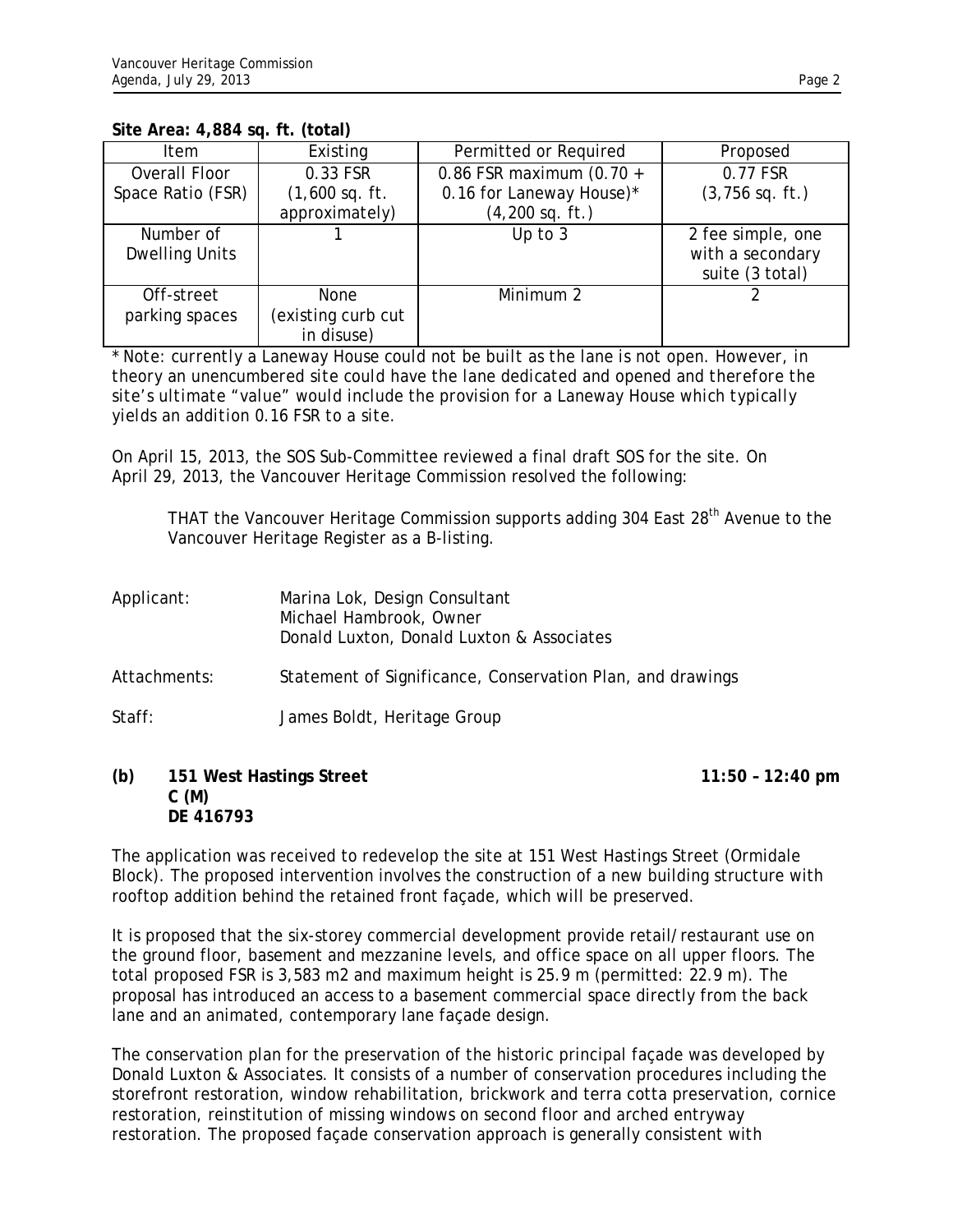Standards and Guidelines for the Conservation of Historic Places in Canada, as well as HA-2 Design Guidelines.

The applicant will present the proposal, conservation plan and engineering report related to the assessment of the building's physical condition. Staff will be available to provide additional information, as required.

Issues:

- (i) Conservation Plan, as proposed;
- (ii) Height relaxation of 3m (requested: 25.90 m, permitted: 22.90m); and
- (iii) Parking relaxation (required: 31 spaces, proposed: 6 spaces pay-in-lieu, and 25 spaces to be relaxed based on hardship/heritage).

| Applicant:   | Michael Wartman, B+H Architects<br>Brett Walsh, Century Group<br>Donald Luxton, Donald Luxton & Associates |
|--------------|------------------------------------------------------------------------------------------------------------|
| Attachments: | Conservation Plan and set of reduced DE drawings                                                           |
| Staff:       | Marco D'Agostini, Senior Heritage Planner<br>Paul Cheng, Development Planner                               |

# **(c) 5805 Wales Street – former Avalon Dairy 12:40 – 1:30 pm VHR A Rezoning Application**

This application proposes to change the zoning of this site from RS-1 (One-family dwelling District) to CD-1 (Comprehensive Development District) to allow for a development with 68 housing units in a stacked townhouse form. Three of the residential units are proposed for the Farmhouse building which is to be retained, rehabilitated and designated as part of the application.

Key Development Statistics:

| Site Area           | 50,841 sq. ft.                               |
|---------------------|----------------------------------------------|
| Proposed floor Area | 62,080 sq. ft.                               |
| <b>FSR</b>          | 1.22                                         |
| Height              | 35 feet (3 storeys)                          |
| Site Coverage       | 51%                                          |
| Parking             | 75 spaces<br>(73 underground and 2 at grade) |

The application also proposes community gardens adjacent to the heritage building and enhancements to the greenway.